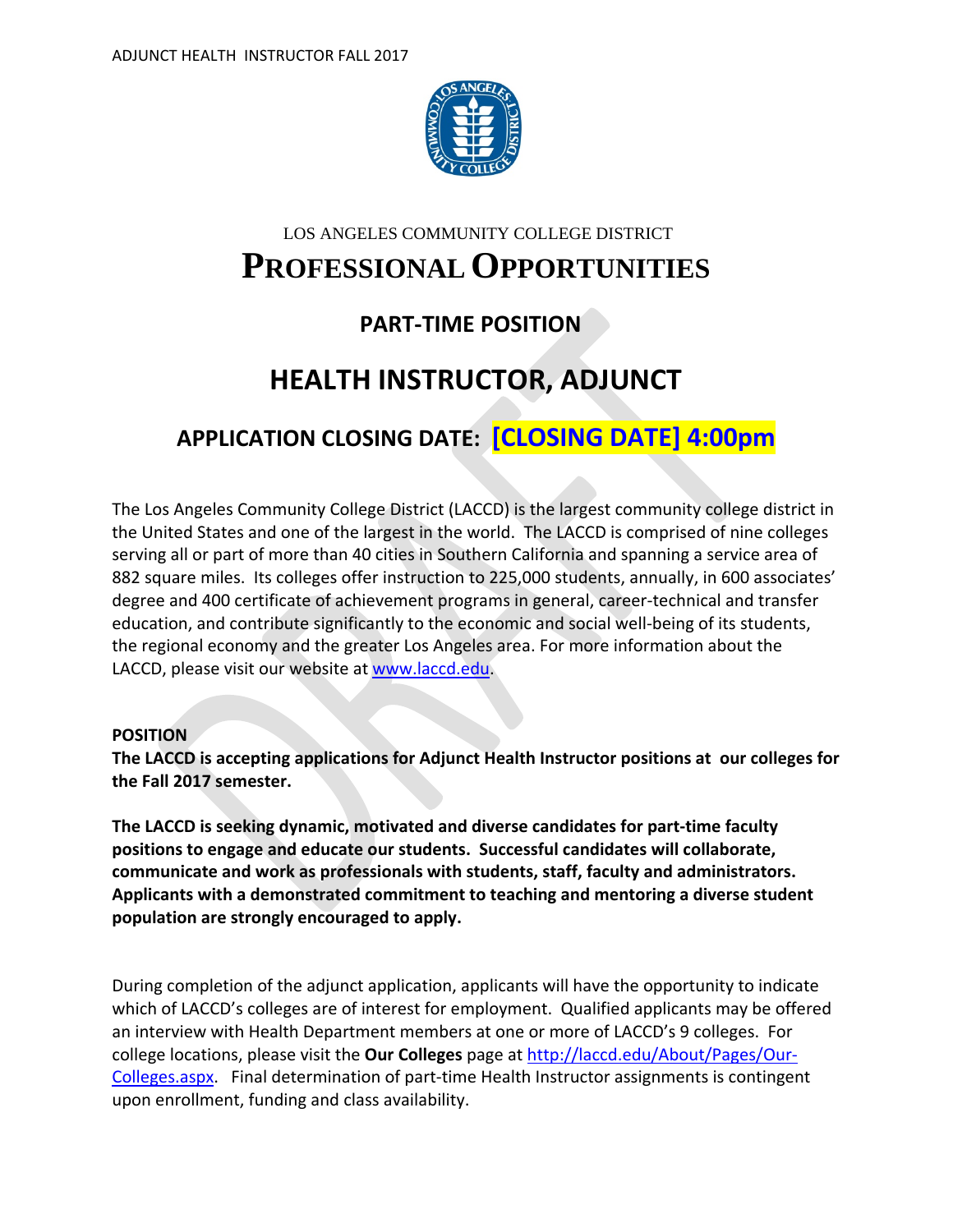#### **MINIMUM QUALIFICATIONS**

- Master's in health science, health education, biology, nursing, physical education, kinesiology, exercise science, dietetics, nutrition or public health **OR** Bachelor's in any of the above **AND**  Master's in any biological science **OR** the equivalent.
- A sensitivity to and an understanding of the diverse academic, socioeconomic, cultural, disability, and ethnic backgrounds of community college students.

#### **DUTIES**

The adjunct instructor should be prepared to teach a range of courses within the Health discipline, promoting engaging and inclusive educational environments that support student learning. The successful candidate will be culturally responsive in interactions with students, faculty, staff, and community members who span a diverse range of languages, nationalities and ethnicities, socio-economic levels, ages, identities, abilities and educational experiences.

#### **COMPENSATION**

The salary schedule for adjunct counselors begins at \$58.12 per standard assignment hour. Applicants with a doctoral degree are eligible for a doctoral differential.

#### **APPLICATION PROCESS**

Applicants will be required to file an application using web-based software to create an applicant profile account, allowing documents to be saved and uploaded as attachments. After review of application materials by selection committee(s), applicants will be contacted if selected for interview(s).

## **For consideration in the selection process, all interested applicants must submit the following:**

- Letter of interest that describes the applicant's interest in the position and details why the applicant is a good it for the position;
- Current resume that summarizes how the applicant meets the qualifications of the position;
- Contact information for three (3) professional references;
- Copies of undergraduate and graduate transcripts; if invited to interview, candidate should be prepared to provide official transcripts.

*Note:* All degrees must be granted by an accredited college or university in the United States. Transcripts from a foreign institution must be submitted with an approved evaluation of equivalency from a foreign evaluation service approved by California [Commission on Teaching Credentialing.](http://www.ctc.ca.gov/credentials/leaflets/cl635.pdf)